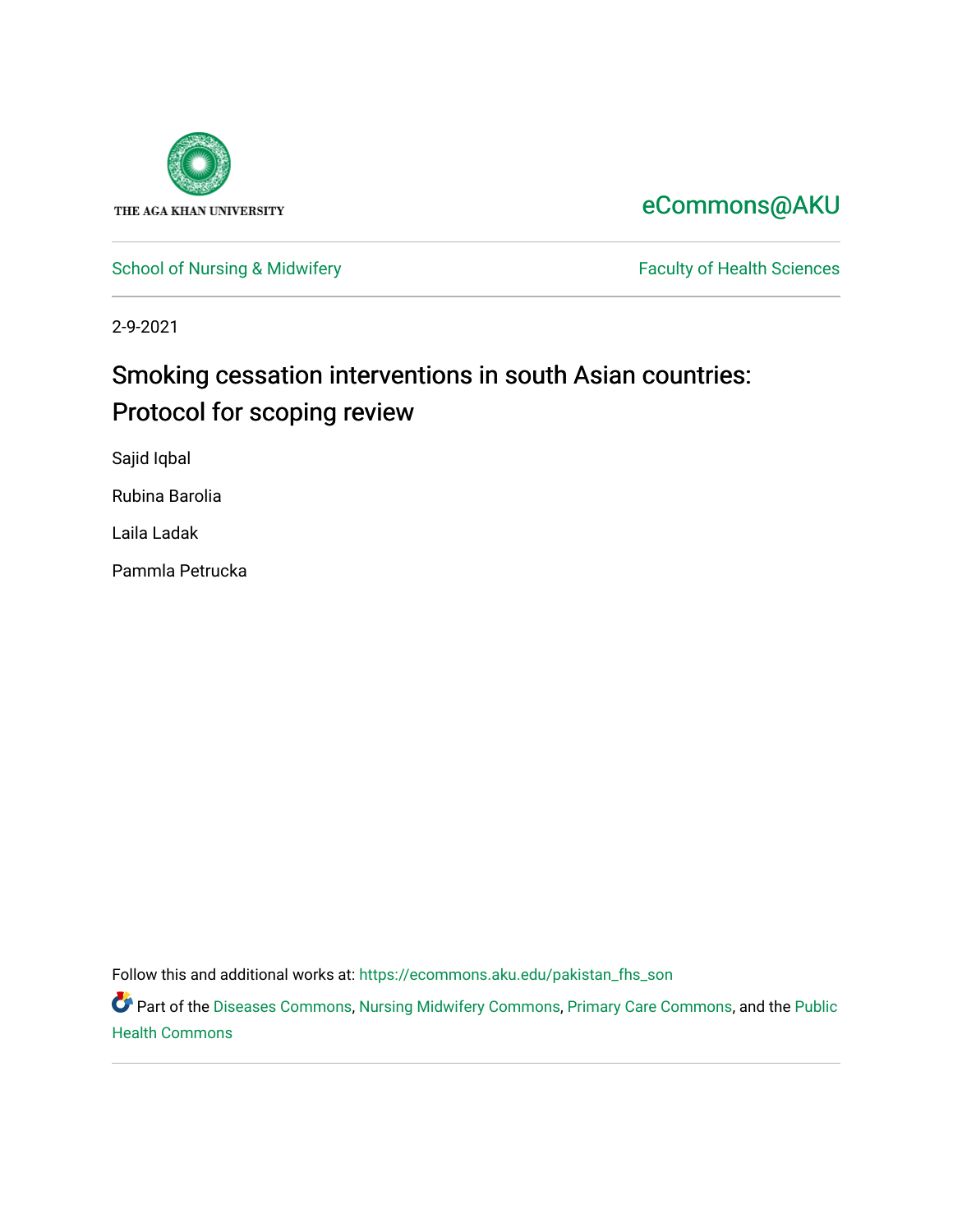# **BMJ Open Smoking cessation interventions in South Asian countries: protocol for scoping review**

Sajid Iqbal <sup>®</sup>, Rubina Barolia, Laila Ladak, Pammla Petrucka

#### **To cite:** Iqbal S, Barolia R, Ladak L, *et al*. Smoking cessation interventions in South Asian countries: protocol for scoping review. *BMJ Open* 2021;11:e038818. doi:10.1136/ bmjopen-2020-038818

► Prepublication history and supplemental material for this paper is available online. To view these files, please visit the journal online (http://dx.doi. org/10.1136/bmjopen-2020- 038818).

Received 02 April 2020 Revised 28 December 2020 Accepted 07 January 2021



## **INTRODUCTION**

ABSTRACT

© Author(s) (or their employer(s)) 2021. Re-use permitted under CC BY-NC. No commercial re-use. See rights and permissions. Published by BMJ.

Aga Khan University School of Nursing and Midwifery, Karachi, Pakistan

Correspondence to Mr Sajid Iqbal; sajidchakesar@hotmail.com smoking cessation interventions that were developed and successfully implemented in the context of developed countries have not been equally successful in South Asia. Hence, there is a dire need of culturally relevant smoking cessation interventions. We propose a scoping review with objectives to explore the extent and nature of interventions for smoking cessation and its associated factors in South Asian Region by systematically reviewing the available published and unpublished literature. Methods and analysis The review has been registered

Introduction Unfortunately, like many other health risks, smoking rate has been on the rise in developing countries. Half of current smokers in the world reside in only three countries of Asia that include India. Many

in Joanna Briggs Institute (JBI) systematic reviews register and details are given in the Methodology section. The updated framework of JBI for scoping review methodology will be used as guide for conduct of this scoping review. Electronic databases (PubMed, CINAHL plus, Proquest Theses and Dissertations, EBSCO Dentistry and Oral Sciences, and Wiley Cochrane Library), reference lists of selected studies and grey literature will be considered for inclusion in this review. The literature search is anticipated to be carried out in December–January 2020. Initially, two reviewers in consultation with a librarian will develop search syntax followed by search from the selected sources. Consequently, the reviewers will screen all the titles, abstracts and full articles to establish relevance of each study for inclusion. Factors associated with smoking cessation will be coded and categorised applying qualitative content analysis, while interventions extracted from the literature will be described with the stated level of effectiveness.

Globally, in a year over 6 million people die due to causes related to tobacco use. This number is anticipated to reach approximately 8.3 million/year by 2030, primarily due to increasing prevalence of tobacco use in low-income and middle-income countries.<sup>12</sup> The increasing prevalence of cigarette smoking and its hazardous consequences are documented extensively. It is estimated that, globally, 942 million men and 175 million women over age 15 years are daily smokers; consequently, cigarette smoking is the single

## Strengths and limitations of this study

- $\blacktriangleright$  The review includes content in any language with English translation available and search in three different ways from South Asian Region (SAR), thus, increasing the chances of covering a broader range of work done on phenomena of interest.
- $\triangleright$  Most of the team members in this review are experts of systematic reviews who will ensure each step carried out with utmost accuracy.
- ► One of the strengths of this review is engagement of stakeholders and relevant organisations during the review process.
- ► The quality of included studies will not be ensured through an established tool, although some more recent scoping review protocols have used tools such as the Newcastle–Ottawa Scale.
- $\blacktriangleright$  Literature published in languages other than English will not be included that may affect the scope of the review. However, preliminary search shows rare availability of literature in language other than English in SAR.

leading cause of preventable diseases and deaths making it a critical public health challenge[.3 4C](#page-5-1)igarette smoking leads to a range of health problems that either affect the quality of life or become the reason for premature death. Smoking tobacco exposes the smoker's body to over 7000 toxic chemicals that include a minimum of 70 carcinogens affecting almost every body system.<sup>3</sup> Significant health problems due to smoking include cardiovascular (mainly coronary heart) diseases and respiratory diseases, mainly cancer.<sup>5 6</sup> Moreover, smoking is a risk factor for congenital disorders in the case of pregnant smokers, stroke, peripheral vascular diseases, cerebrovascular disease, renal failure, intestinal ischaemia and impotence to name a few.[3 7](#page-5-1) Furthermore, although the consequences of smoking are largely associated with the number of cigarettes smoked, a lifelong regular smoker loses approximately 10 years of life to smoking[.3](#page-5-1) Of importance are the benefits of non-smoking or smoking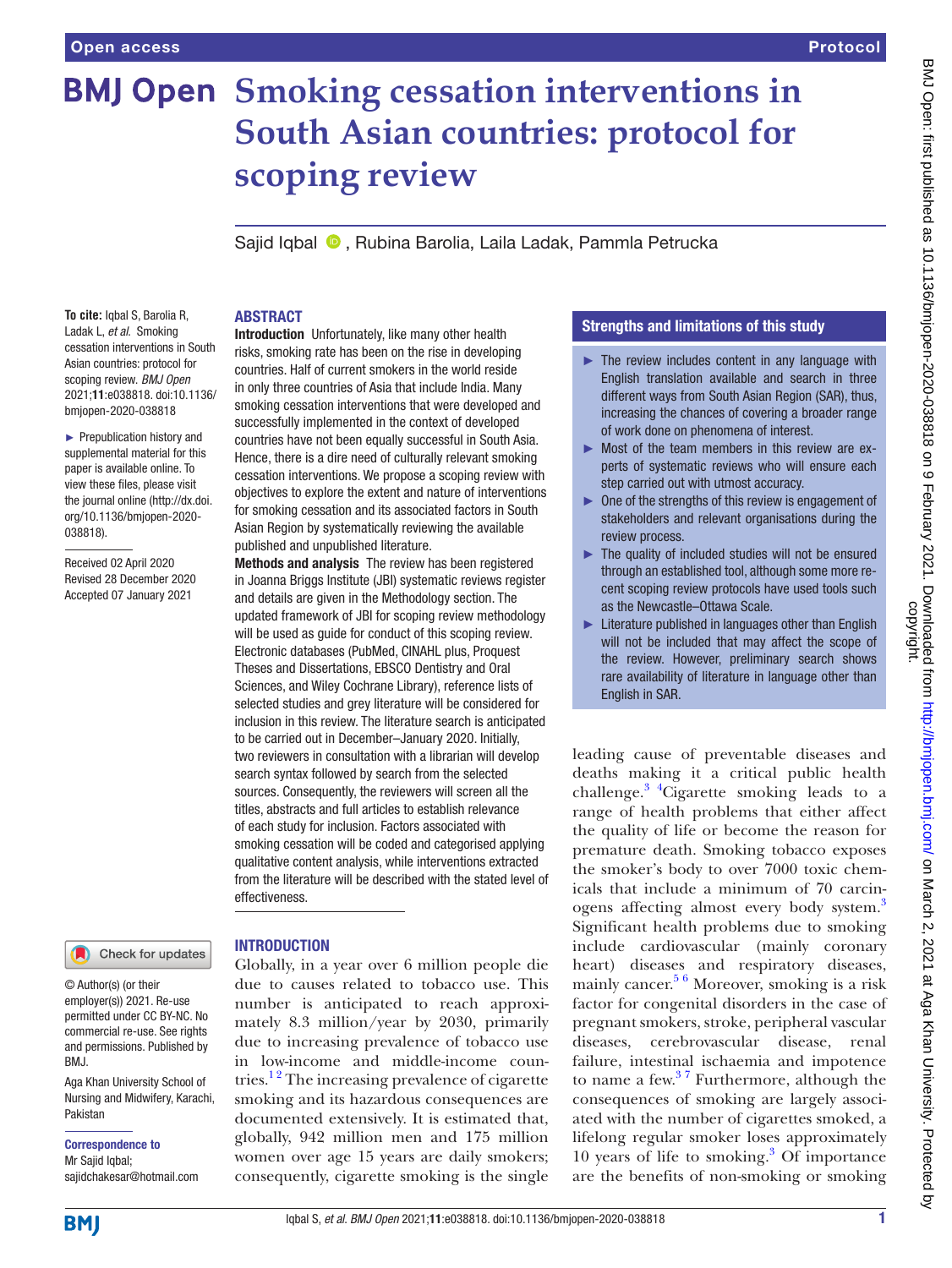cessation. Quitting before age 40 years saves about 9 years of life because cessation at this age reduces the risk of death due to smoking-related morbidities by  $90\%$ .<sup>3</sup> A smoker can also benefit from smoking cessation even after the development of smoking-related diseases such as chronic obstructive pulmonary diseases and cardiovas-cular diseases.<sup>[8](#page-6-1)</sup>

Hence, smoking is likely one of the most lethal and prevalent yet preventable health risk behaviours in today's world. Its increasing epidemic levels should catalyse the need for better smoking cessation measures.

## Definitions of terms

## Smoker

Smoker is defined as a person who smoked at least once daily in the last 30 days.

#### Smoking cessation rate

Smoking cessation rate (outcome measure) in this study is defined as the decrease in number of cigarettes per day in comparison with the pre-intervention phase.

#### Smoking cessation intervention

Any action intended to increase cigarette smoking cessation rate will be referred as smoking cessation intervention.

#### South Asian Region

South Asia is one of the most populated geographical regions inhabited by almost a quarter of the world's population.<sup>9</sup> South Asian Region (SAR) includes Pakistan, India, Sri Lanka, Afghanistan, Bangladesh, Nepal, Bhutan and Maldives. $10$  Three of the countries (Pakistan, India and Bangladesh) mentioned in the above list are partition of one country, that is, British India,<sup>9</sup> thus, sharing numerous cultural and religious traits. Besides, a common issue faced by people in countries of SAR is their lack of awareness of different health risks and low level of education. Sreeramareddy *et al* found that in two of the countries in SAR (ie, Bangladesh and Maldives), one in three men between 15 and 49 years is not educated, while 17.1%–56.2% women of aged 15–49 years were unedu-cated.<sup>[11](#page-6-4)</sup> The study also emphasised on negative association of education level with smoking behaviour. $^{11}$  $^{11}$  $^{11}$ 

Smoking is the most common health risk found high in South Asian population.<sup>12</sup> A study on Asian population reports that serving tobacco products is a cultural norm and dignity of Asian people.<sup>12</sup> Concurrently, the study by Sreeramareddy *et al* found the prevalence of smoking among men aged between 15 and 49 years as 60% in Bangladesh, 47.3% in Maldives, 34.1% in India, 33.6% in Nepal and 31.6% in Pakistan.<sup>[11](#page-6-4)</sup> The study also concluded that smoking in South and Southeast Asian countries is more common among men from low economic back-grounds, uneducated or residents of rural areas.<sup>[11](#page-6-4)</sup> Therefore, consideration of the context-specific factors associated with smoking is important in planning strategies for prevention and control of cigarette smoking.

## Study rationale

Despite claims by different countries regarding progress towards achievement of their smoking cessation goals, globally the decline in smoking prevalence has been slower in the last 10 years (2005–2015) than in the past  $(1990-2005)$ .<sup>13</sup> In developed countries, efforts for smoking cessation remained quite effective due to factors like good public awareness, availability of resources for smoking cessation and uniform policies towards smoking cessation; whereas, in low-income and middleincome countries, the smoking cessation rate remained discouraging. $14-16$  Consequently, if the current situation sustains, as predicted, by 2030, almost 80% of tobaccorelated deaths will be in low-income and middle-income countries.[17](#page-6-8)

Although systematic reviews either based on data from one specific country<sup>18</sup> or general global data<sup>19</sup> have been carried out, no review of smoking cessation interventions in SAR countries has been conducted on smoking cessation and its associated factors. The strict inclusion criteria of previously conducted systematic reviews might have significantly reduced the inclusion of available data on the phenomena of interest. Therefore, a scoping review is proposed with primary outcome to summarise the current scope of interventions and critical factors to be considered while planning any smoking cessation intervention. This will help in achieving secondary outcome, that is, to enhance effectiveness of the developing strategies for reduction of smoking prevalence in SAR. Moreover, the increasing prevalence of smoking in SAR signifies the imperative for reconsideration of the strategies implemented for smoking cessation in this region. Therefore, it is important to explore the range and nature of these strategies to align them, through further research, with local contextual factors to potentiate achievement of optimal outcomes.

## Why a scoping review?

Scoping review is an approach that covers underpinning concepts surrounding the phenomenon of interest<sup>[20](#page-6-11)</sup> thus, giving a broader image that serves as a precursor to systematic reviews.[21](#page-6-12) Also, scoping reviews give depth and breadth of the research work done on a topic, thus increasing the understanding of the nature of the phenomenon under investigation.<sup>2</sup>

Effective interventions to stop or control the current pattern of smoking are emerging and evolving constantly. Due to this variability and complexity, there is a need to collate evidence related to interventions for smoking cessation among South Asian population and distinguishing the underpinning forces that encourage or discourage the behaviour of smoking. Given the range of programmes, national initiatives/policies and potential interventions, it is desirable that the least restrictive design for a review be selected to maximise the diversity for smoking cessation strategies in SAR. We want to take into account the cultural specific measures or interventions which are not formally reported or not publicly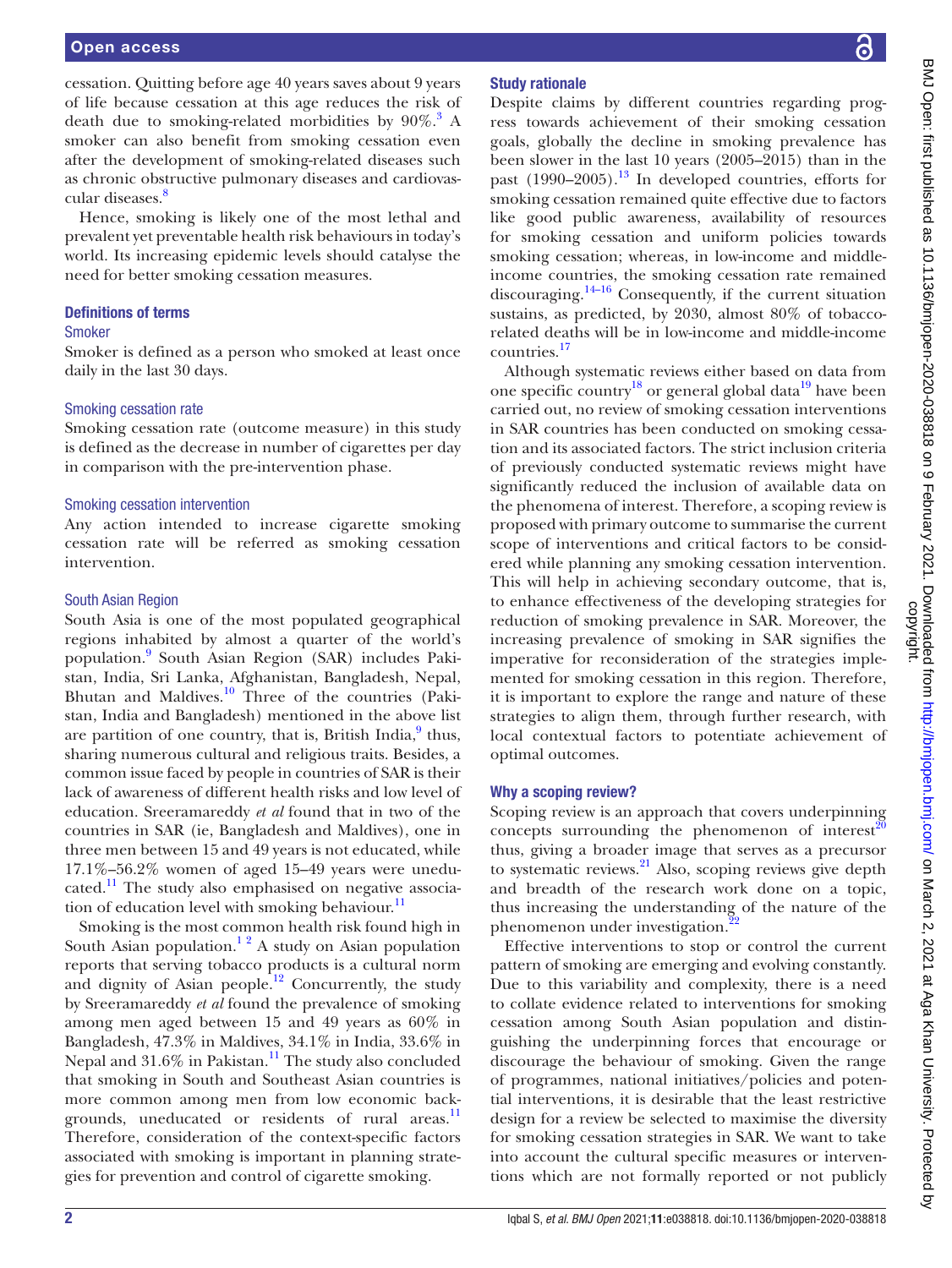available. Additionally, in this study we are not focusing on a clinical question which would more closely align with a systematic review, whereas, the scoping review is more aligned with mapping the evidence related to the types of smoking cessation interventions and the characteristics of individuals accessing such programmes.<sup>21</sup> After consideration, a scoping review was deemed as best serving the aim of this study.

## METHODOLOGY AND ANALYSIS

The title of this protocol has been registered with 'Joanna Briggs Institute (JBI) systematic review register' page 10, on 28 January 2020 and can be found on their website ([https://jbi.global/systematic-review-register?](https://jbi.global/systematic-review-register?combine=&items_per_page=10&page=17&order=title&sort=asc) [combine=&items\\_per\\_page=10&page=17&order=title&](https://jbi.global/systematic-review-register?combine=&items_per_page=10&page=17&order=title&sort=asc) [sort=asc](https://jbi.global/systematic-review-register?combine=&items_per_page=10&page=17&order=title&sort=asc)).

Besides, the conduct and reporting of the scoping review report will be guided by the Preferred Reporting Items for Systematic Reviews and Meta-Analyses (PRISMA) extension for Scoping Review as recommended in literature.[23 24](#page-6-14) Moreover, to advance the development process and reporting of this protocol, the recommended PRISMA-Protocols checklist was used<sup>25</sup> (attached as [online supplemental appendix 1\)](https://dx.doi.org/10.1136/bmjopen-2020-038818). In addition, the record and data of the review will be saved in a computer and in a hard drive for back-up. Also, the computer files will be connected to campus cloud in order to secure the data.

This review will be part of a multiphasic mixed-method research to include contextually relevant smoking cessation interventions and associated factors that will help in the development of a model for smoking cessation in SAR. Since the review is from existing published and publicly available literature, it does not require an ethical approval. A tentative timeline for the conduction of the review is attached as [online supplemental appendix 2](https://dx.doi.org/10.1136/bmjopen-2020-038818).

## Patient and public involvement

This review will not include any research participants or patients for data collection. The stakeholders' involvement in initial planning and research question setting will be acknowledged in the original report of the review as per their permission. Moreover, the findings of the proposed review will be disseminated to smokers and relevant stakeholders to encourage their involvement in further planning for smoking cessation.

#### Protocol design

The JBI guidelines proposed by Peters  $et\ a^{\beta 4}$  underpinned by the framework presented by Arksey and O'Malley<sup>20</sup> and Levac *et al*<sup>[26](#page-6-17)</sup> will guide the scoping review to examine the extent and nature of work done on smoking cessation in SAR with the factors impacting these efforts. Thus, the review will be carried out in the nine stages mentioned herein. Also, we have experts in our team who have worked on topic of the scoping review. In addition to that, we will consult a smoking cessation consultant (JA) available in our university. The stated expertise will be instrumental in how to conduct an informed search, review and synthesis process.

#### Stage 1: defining and aligning the objective/s and question/s

The scoping review is planned to systematically search literature across the range and nature of interventions for smoking cessation and to map the factors associated with such interventions. Following this, questions for the proposed scoping review are designed as: what is known from existing literature about the range of interventions/ control measures devised for smoking cessation in SAR? and What are the factors associated with smoking cessation in SAR in the available literature?

## Stage 2: developing and aligning the inclusion criteria with the objective/s and question/s

Aligned with the questions and objectives of the review, studies regardless of design including qualitative studies, randomised controlled trials, quasi-experimental studies, case–control studies, cohort studies, or descriptive studies addressing the phenomenon of smoking cessation or intervening smoking behaviour or factors associated with smoking cessation or combination of one or more of these phenomena will be included. The target population of the included studies will be adults (age above 18 years) from any country in SAR. Literature written in English or any other language with English translation available will be included. Furthermore, due to rich availability of data, studies published within 5years from search date will be included.

Studies will be excluded if not available as free full text. Moreover, studies having participants from any country other than countries in SAR will not be included.

## Stage 3: describing the planned approach to evidence searching, selection, data extraction and presentation of the evidence

Initially, two reviewers will extensively search the selected databases (PubMed, CINAHL, Proquest Theses and Dissertations, EBSCO Dentistry and Oral Sciences, and Wiley Cochrane Library) for relevant qualitative and quantitative data on the phenomena of interest during the period mentioned in the timeline. PubMed is recommended for inclusion in systematic/scoping reviews as it covers an extensive range of literature.<sup>27</sup> Moreover, most of the rest are health-related literature databases; therefore, their inclusion in the present scoping review can add significant data on preventing health hazards of smoking through different interventions. CINAHL, on the other hand, is a specialised database for nursing-related literature, $^{27}$  thus adding to the phenomenon from nursing lens and broadening the range of the data beyond positivist view.

The anticipated dates for the literature search are mentioned in [online supplemental appendix 2.](https://dx.doi.org/10.1136/bmjopen-2020-038818) The literature search will be carried out in the four steps discussed below in the Search strategy section. To maintain a rigorous record of the searched literature, the PRISMA flow diagram will be used.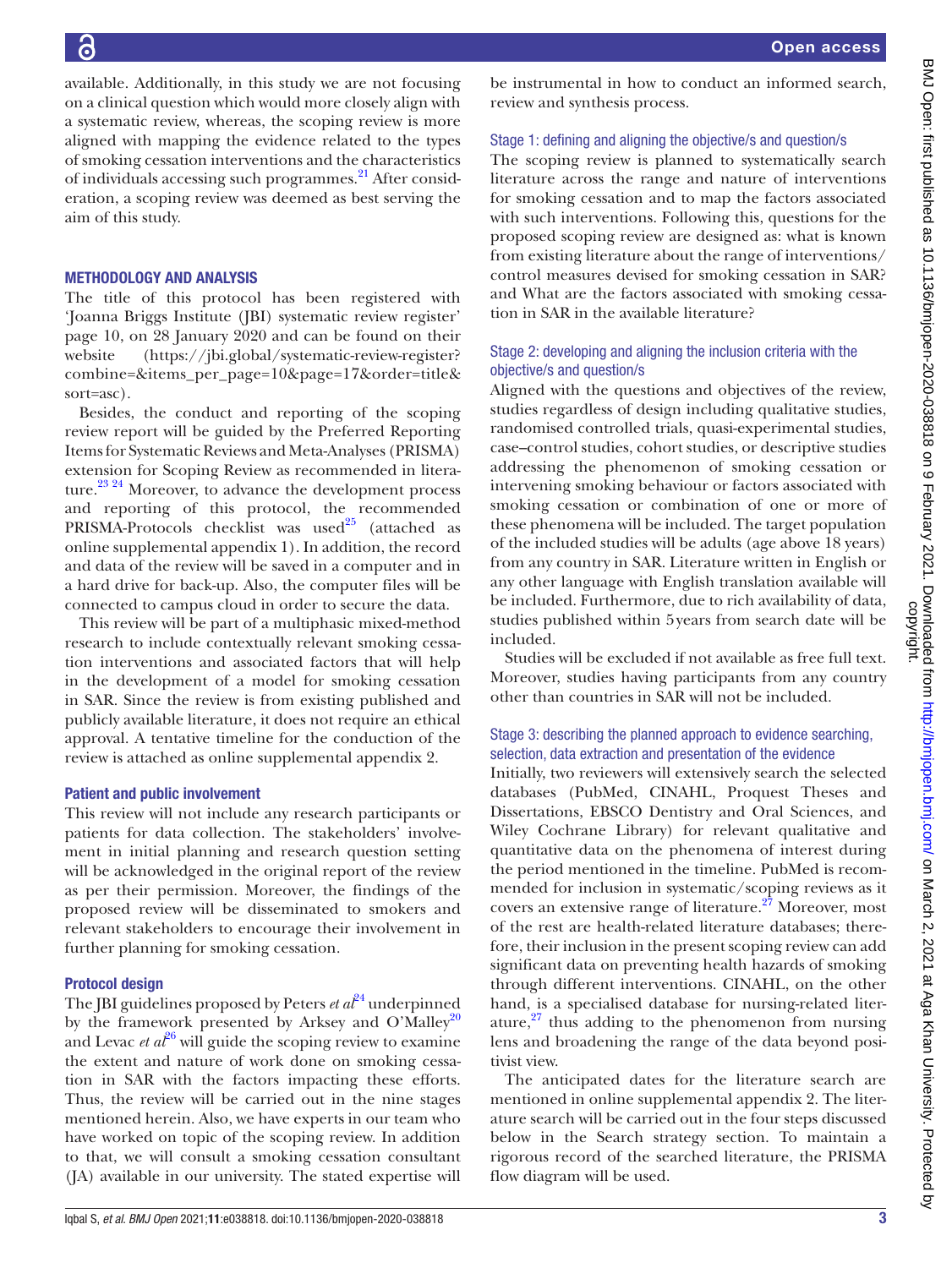| <b>Search</b> | <b>Actions</b> | <b>Details</b> | Query                                                                                                                                                    | <b>Results</b> | <b>Time</b> |
|---------------|----------------|----------------|----------------------------------------------------------------------------------------------------------------------------------------------------------|----------------|-------------|
| #7            | 0.0.0          | $\rightarrow$  | Search: (((#1) AND (#2)) AND (#3)) AND (#4) Filters: Full text, in the<br>last 5 years                                                                   | 259            | 02:38:54    |
| #6            |                | ≻              | Search: (((#1) AND (#2)) AND (#3)) AND (#4) Filters: Full text                                                                                           | 558            | 02:34:57    |
| #5            |                | $\rightarrow$  | Search: (((#1) AND (#2)) AND (#3)) AND (#4)                                                                                                              | 620            | 02:34:05    |
| #4            |                | $\rightarrow$  | Search: ((((((("South Asia*") OR (Pakistan)) OR (Afghanistan)) OR<br>(Bangladesh)) OR (Bhutan)) OR (India)) OR (Nepal)) OR (Maldives))<br>OR (Sri Lanka) | 708.991        | 02:31:44    |
| #3            |                | ⋋              | Search: (("Smoking Cessation"[Mesh:NoExp]) OR (Cessation)) OR<br>$(Quit^*)$                                                                              | 183,644        | 02:24:04    |
| #2            |                | $\rightarrow$  | Search: (((("Smoking"[Mesh]) OR (smok*)) OR (Tobacco)) OR<br>(Nicotine)) OR (Cigarette)                                                                  | 414,914        | 02:22:23    |
| #1            |                | ⋋              | Search: (((Intervention*) OR (measure*)) OR (strateg*)) OR (program)                                                                                     | 6,226,288      | 02:20:52    |

<span id="page-4-0"></span>Figure 1 PubMed search conducted in November 2020.

#### Stage 4: searching for the evidence *Step 1*

After a thorough discussion with research team and

the librarian on the selection of appropriate keywords, controlled vocabulary and going through relevant literature, the following key terms supported by Medical Subject Headings (MeSH) terms, Boolean phrases and wildcards were considered for literature search: tobacco, cigarette, smoking cessation, quit, interventions, measures, strategies and South Asian Region. Consequently, a nested search syntax was developed as, (Intervention\* OR measure\* OR strateg\* OR program) AND ("Smoking"[Mesh] OR smok\* OR Tobacco OR Nicotine OR Cigarette) AND ("Smoking Cessation"[Mesh:NoExp] OR Cessation OR Quit\*) AND ("South Asia\*" OR Pakistan OR Afghanistan OR Bangladesh OR Bhutan OR India OR Nepal OR Maldives OR Sri Lanka). The filters applied included full-text articles and publications in the last 5years. The mentioned key terms were used to develop full strategy for search in PubMed (attached as [figure](#page-4-0) 1 in image).

## *Step 2*

The reference list of selected articles will be manually checked and identified relevant references will be used for additional article retrieval through citation chaining. This will also assist in identifying relevant organisational websites in SAR.

## *Step 3*

Hand searching of print journals will be carried out in order to capture the literature available in library that might have been missed while searching through selected search engines.

## *Step 4*

Data received through coordination with other research colleagues or key informants, information printed in

alternate formats (ie, reports, briefs), and any available unpublished material will be sought and reviewed for relevancy to the intent of this review. Unpublished literature search will be supported through email contacts with authors of published articles to share any source of grey literature. Moreover, we will access Proquest Theses and Dissertations Database, OpenGrey database and Higher Education Commission Research Repository. Also, we will use the WHO country reports on cigarette smoking.

## Stage 5: selecting the evidence

Based on relevance, accessed studies will be considered for inclusion through EndNote software. Initially, two reviewers will independently read the title and abstract of a retrieved study. Based on relevancy, the reviewers will recommend, include or exclude. Then, individually, the reviewers will read the included full-length articles and independently rate the appropriateness of the article or any reading material for inclusion. The reviewers will then cross check the list of included and excluded studies. If any discordance occurs respecting inclusion or exclusion of any full-text article or any other material (eg, reports, brief and so on) selected at the preliminary stage, the article or other material will be reread; and if still not clear to include or exclude, a third reviewer will be involved to build consensus. The appropriateness of the selected material will be based on inclusion criteria and authenticity of the publishing authority or of the organisation to which unpublished work is associated.

## Stage 6: extracting the evidence

Data will be collected using a study instrument developed by researchers that include, but not limited to, study reference, location, participants' characteristics (ie, age, gender and ethnicity), methodology, research purpose, data collection and main relevant outcomes. This analytical form will be pretested and discussed with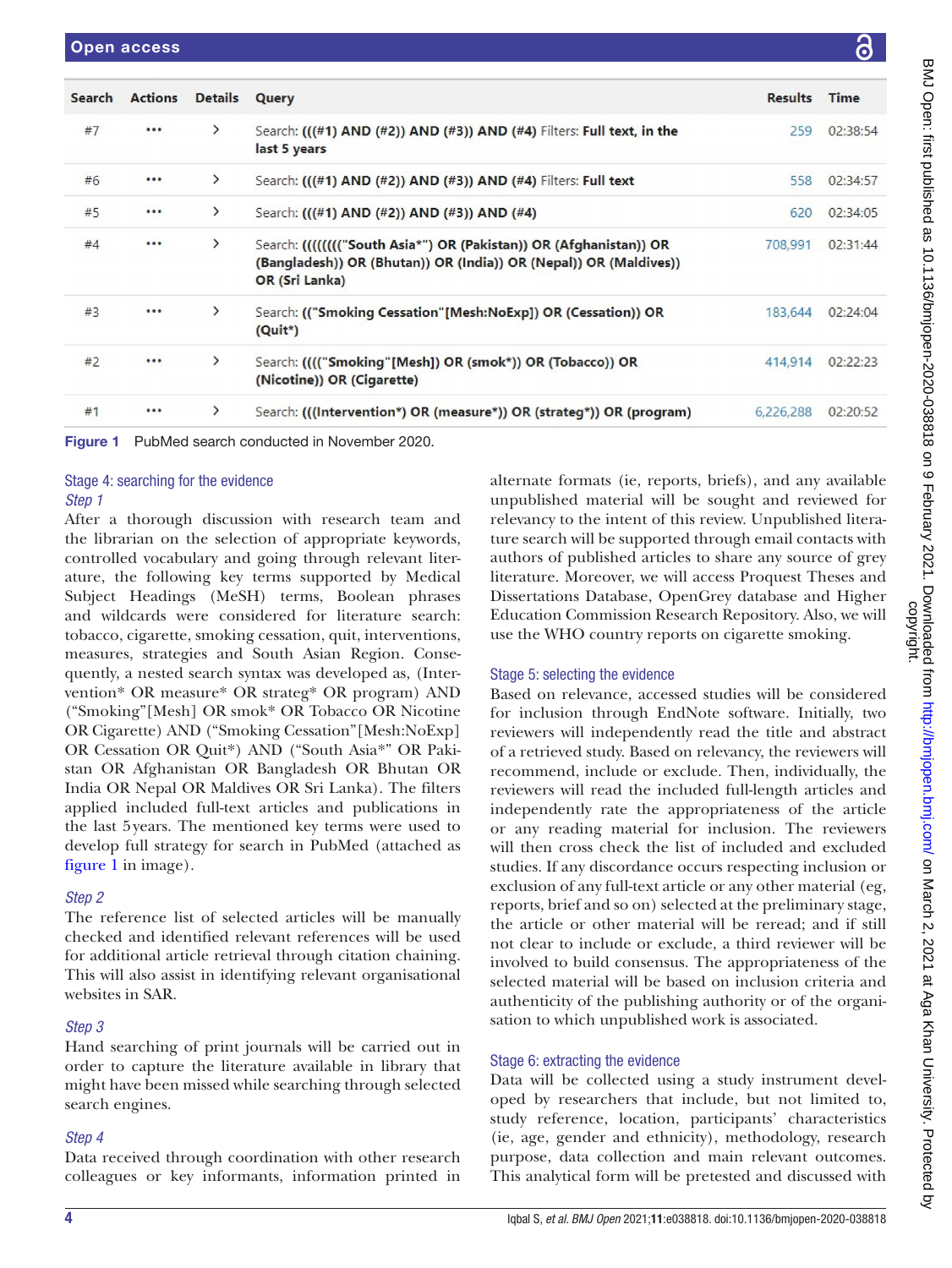research team to ensure it is capturing all relevant information (numerical data and narrative accounts) from a selected study. Quality assessment of included literature will not be performed as the intent of scoping review is to examine the breadth and depth of a phenomenon and not to check the robustness of the selected studies.<sup>2028</sup> At this stage, both the reviewers will share the extracted data sheets filled from the included articles.

## Stage 7: analysis of the evidence

The scoping reviews aim to develop a map of the underpinning concepts of the selected research area, the formulation of results leads to the range of work being done. $27$ The proposed review will extract the extent and nature of work done for smoking cessation as well as the range of factors that might have affected such work. Furthermore, the review will not weigh or assess the impact of the interventions on smoking cessation as they all will be taken into consideration to further guide the linear analysis process described here. In the proposed scoping review, the extracted interventions will be coded based on the Framework Convention on Tobacco Control set forth by the WHO, $^{29}$  and the smoking cessation-associated factors will be coded thematically. All the factors that have been described in selected studies, reports or briefings will be colour coded. Based on the nature of codes, they will be put under relevant categories, such as personal factors, social factors and so forth. Finally, according to the focus of categories, themes will be assigned to make it more comprehensible.

To clarify the results, quantitative and qualitative studies will be synthesised separately. First, individually, both reviewers will summarise findings from all included studies. Second, the reviewers will discuss their findings and will merge them. Findings will then be shared with the whole research team including the supervisor of the study.

To minimise bias arising from personal values, preconceptions and judgements, the reviewers will undertake bracketing before data collection. The review process will involve two or more members of the research team in conducting the reviews in order to ensure capturing/ revealing multiple perspectives. Moreover, reviewers will maintain a diary to capture their feelings and learning experience in real time. In order to keep an organised and detailed record of reflexive bracketing, an iterative process of reflexive journey will be maintained throughout the review process.<sup>30</sup> Through these strategies, we believe reflexivity will be achieved.

## Stage 8: presentation of the results

The findings of this review will be presented in tables, appropriate diagrams and texts. The findings of the review will be shared through publications, posters, conference presentations and meetings with different stakeholders.

## Stage 9: summarising the evidence in relation to the purpose of the review, making conclusions and noting any implications of the findings

Based on the findings, inferences will be drawn for presentation of the whole scenario with clarity and brevity. Moreover, recommendations will be set forth to make effective use of the findings in future planning for smoking cessation in SAR.

## Ethics and dissemination

The study does not require an ethical approval. However, every effort will be put to maintain transparency in the conduct of the study. The results of this scoping review will be disseminated through publications, presentations in conferences and meetings with stakeholders.

Contributors SI formatted and outlined the protocol, and conducted frequent meetings with the librarian and reviewers to finalise the included databases, frameworks, and inclusion and exclusion criteria. He wrote the protocol and is the guarantor of this review. RB came up with the initial idea of the review, supervised the whole activity and made sure that all requirements of a scoping review are covered in the protocol. PP contributed to shaping up the idea of the scoping review. She suggested the idea of conducting the review in SAR. Also, she shared her expert opinion on overall conduct of the study. LL contributed to selection of database inclusion for the review. Also, she did major editing on the initial draft of this protocol. She will also contribute to the literature review process.

Funding The authors have not declared a specific grant for this research from any funding agency in the public, commercial or not-for-profit sectors.

Competing interests None declared.

Patient consent for publication Not required.

Provenance and peer review Not commissioned; externally peer reviewed.

Supplemental material This content has been supplied by the author(s). It has not been vetted by BMJ Publishing Group Limited (BMJ) and may not have been peer-reviewed. Any opinions or recommendations discussed are solely those of the author(s) and are not endorsed by BMJ. BMJ disclaims all liability and responsibility arising from any reliance placed on the content. Where the content includes any translated material, BMJ does not warrant the accuracy and reliability of the translations (including but not limited to local regulations, clinical guidelines, terminology, drug names and drug dosages), and is not responsible for any error and/or omissions arising from translation and adaptation or otherwise.

Open access This is an open access article distributed in accordance with the Creative Commons Attribution Non Commercial (CC BY-NC 4.0) license, which permits others to distribute, remix, adapt, build upon this work non-commercially, and license their derivative works on different terms, provided the original work is properly cited, appropriate credit is given, any changes made indicated, and the use is non-commercial. See: [http://creativecommons.org/licenses/by-nc/4.0/.](http://creativecommons.org/licenses/by-nc/4.0/)

#### ORCID iD

Sajid Iqbal<http://orcid.org/0000-0003-4358-1178>

## **REFERENCES**

- <span id="page-5-0"></span>1 World Health Organization. WHO report on the global tobacco epidemic: monitoring tobacco use and prevention policies. 2017: Geneva, Switzerland, 2017. Available: [https://apps.who.int/iris/](https://apps.who.int/iris/bitstream/handle/10665/255874/9789241512824-eng.pdf) [bitstream/handle/10665/255874/9789241512824-eng.pdf](https://apps.who.int/iris/bitstream/handle/10665/255874/9789241512824-eng.pdf)
- World Health Organization. WHO report on the global tobacco epidemic 2015: raising taxes on tobacco. Geneva, Switzerland, 2015. Available: [https://books.google.com.pk/books?hl=en&lr=&](https://books.google.com.pk/books?hl=en&lr=&id=3k80DgAAQBAJ&oi=fnd&pg=PP1&dq=WHO+Report+on+the+Global+Tobacco+Epidemic+2015&ots=Ec24P85Hsv&sig=i2unmhC1VS2YygJO9s2Dcy14SbU#v=onepage&q=WHO%20Report%20on%20the%20Global%20Tobacco%20Epidemic%202015&f=false) [id=3k80DgAAQBAJ&oi=fnd&pg=PP1&dq=WHO+Report+on+the+](https://books.google.com.pk/books?hl=en&lr=&id=3k80DgAAQBAJ&oi=fnd&pg=PP1&dq=WHO+Report+on+the+Global+Tobacco+Epidemic+2015&ots=Ec24P85Hsv&sig=i2unmhC1VS2YygJO9s2Dcy14SbU#v=onepage&q=WHO%20Report%20on%20the%20Global%20Tobacco%20Epidemic%202015&f=false) [Global+Tobacco+Epidemic+2015&ots=Ec24P85Hsv&sig=i2unmhC1](https://books.google.com.pk/books?hl=en&lr=&id=3k80DgAAQBAJ&oi=fnd&pg=PP1&dq=WHO+Report+on+the+Global+Tobacco+Epidemic+2015&ots=Ec24P85Hsv&sig=i2unmhC1VS2YygJO9s2Dcy14SbU#v=onepage&q=WHO%20Report%20on%20the%20Global%20Tobacco%20Epidemic%202015&f=false) [VS2YygJO9s2Dcy14SbU#v=onepage&q=WHO%20Report%20on%](https://books.google.com.pk/books?hl=en&lr=&id=3k80DgAAQBAJ&oi=fnd&pg=PP1&dq=WHO+Report+on+the+Global+Tobacco+Epidemic+2015&ots=Ec24P85Hsv&sig=i2unmhC1VS2YygJO9s2Dcy14SbU#v=onepage&q=WHO%20Report%20on%20the%20Global%20Tobacco%20Epidemic%202015&f=false) [20the%20Global%20Tobacco%20Epidemic%202015&f=false](https://books.google.com.pk/books?hl=en&lr=&id=3k80DgAAQBAJ&oi=fnd&pg=PP1&dq=WHO+Report+on+the+Global+Tobacco+Epidemic+2015&ots=Ec24P85Hsv&sig=i2unmhC1VS2YygJO9s2Dcy14SbU#v=onepage&q=WHO%20Report%20on%20the%20Global%20Tobacco%20Epidemic%202015&f=false)
- <span id="page-5-1"></span>3 Drope J, Schluger N, Cahn Z. *The tobacco atlas*. Atlanta: American Cancer Society and Vital Strategies, 2018. [https://tobaccoatlas.](https://tobaccoatlas.org/wpcontent/uploads/2018/03/TobaccoAtlas_6thEdition_LoRes_Rev0318.pdf) [org/wpcontent/uploads/2018/03/TobaccoAtlas\\_6thEdition\\_LoRes\\_](https://tobaccoatlas.org/wpcontent/uploads/2018/03/TobaccoAtlas_6thEdition_LoRes_Rev0318.pdf) [Rev0318.pdf](https://tobaccoatlas.org/wpcontent/uploads/2018/03/TobaccoAtlas_6thEdition_LoRes_Rev0318.pdf)